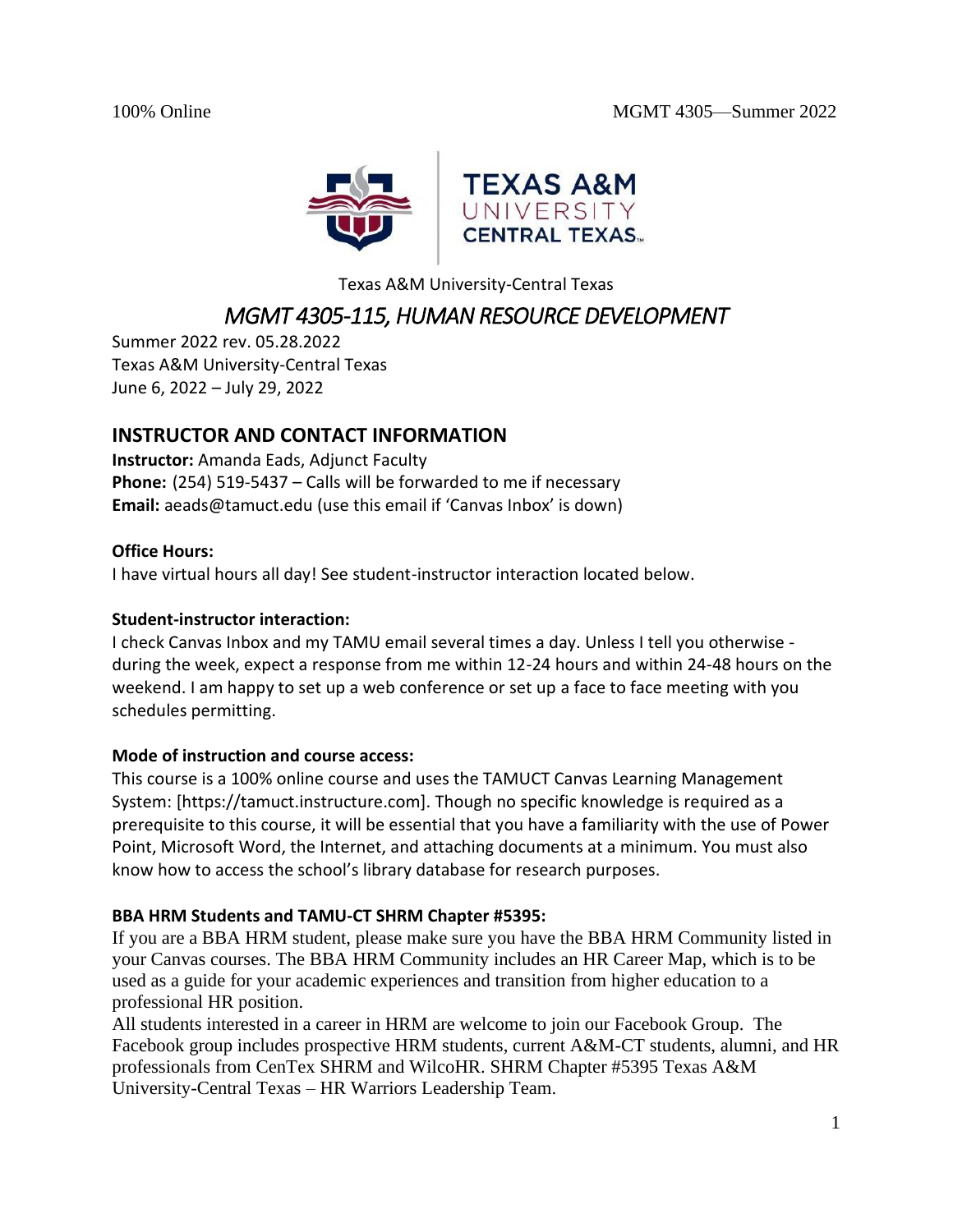https://www.facebook.com/groups/731484783725618/

You can join our HR student group through [SHRM.](https://www.shrm.org/Communities/student-resources/Pages/bufferpage.aspx) There is a \$49.00 fee paid to SHRM. You will receive the SHRM student member benefits with this membership. When joining through SHRM, be sure to identify Texas A&M University-Central Texas as your student chapter #5395. After you've joined, please forward a copy of the email to Amanda Eads [aeads@tamuct.edu](mailto:aeads@tamuct.edu) https://www.shrm.org/Communities/student-resources/Pages/bufferpage.aspx

## **Warrior Shield:**

Warrior Shield is an emergency notification service that gives Texas A&M University-Central Texas the ability to communicate health and safety emergency information quickly via email, text message, and social media. All students are automatically enrolled in Warrior Shield through their myCT email account.

Connect to Warrior Shield by 911Cellular [https://portal.publicsafetycloud.net/Account/Login] to change where you receive your alerts or to opt out. By staying enrolled in Warrior Shield, university officials can quickly pass on safety-related information, regardless of your location.

# **COURSE INFORMATION**

**Course Overview and description:** In this course students will develop the knowledge, skills and attitudes to successfully assess training and development needs, and to successfully design, develop, deliver and evaluate a training event. Prerequisite: MGTK 302

**Course Learning Objectives:** Upon successful completion of the MGMT 405 Human Resource Development course, you will be able to:

- ➢ Human Resource Development: Knowledge of human resource development concepts related to designing and implementing effective organizational training and development practices.
	- $\checkmark$  Identify and describe employment laws that impact human resource development.
	- $\checkmark$  Describe the process to identify needs, design, implement, and evaluate a training program.
	- $\checkmark$  Identify and describe the talent management process.
	- $\checkmark$  Distinguish between employee training and employee development.
	- $\checkmark$  Identify and describe legal issues in performance management.
	- $\checkmark$  Identify and explain rater issues in assessing employee performance.
	- $\checkmark$  Describe the relationship between performance management and human resource development.
	- $\checkmark$  Demonstrate appropriate communication and participation skills and understanding of concepts through various related activities.
	- $\checkmark$  Design, develop, and deliver a learning experience that addresses specific learning needs.
	- $\checkmark$  Evaluate a training program and/or learning experience.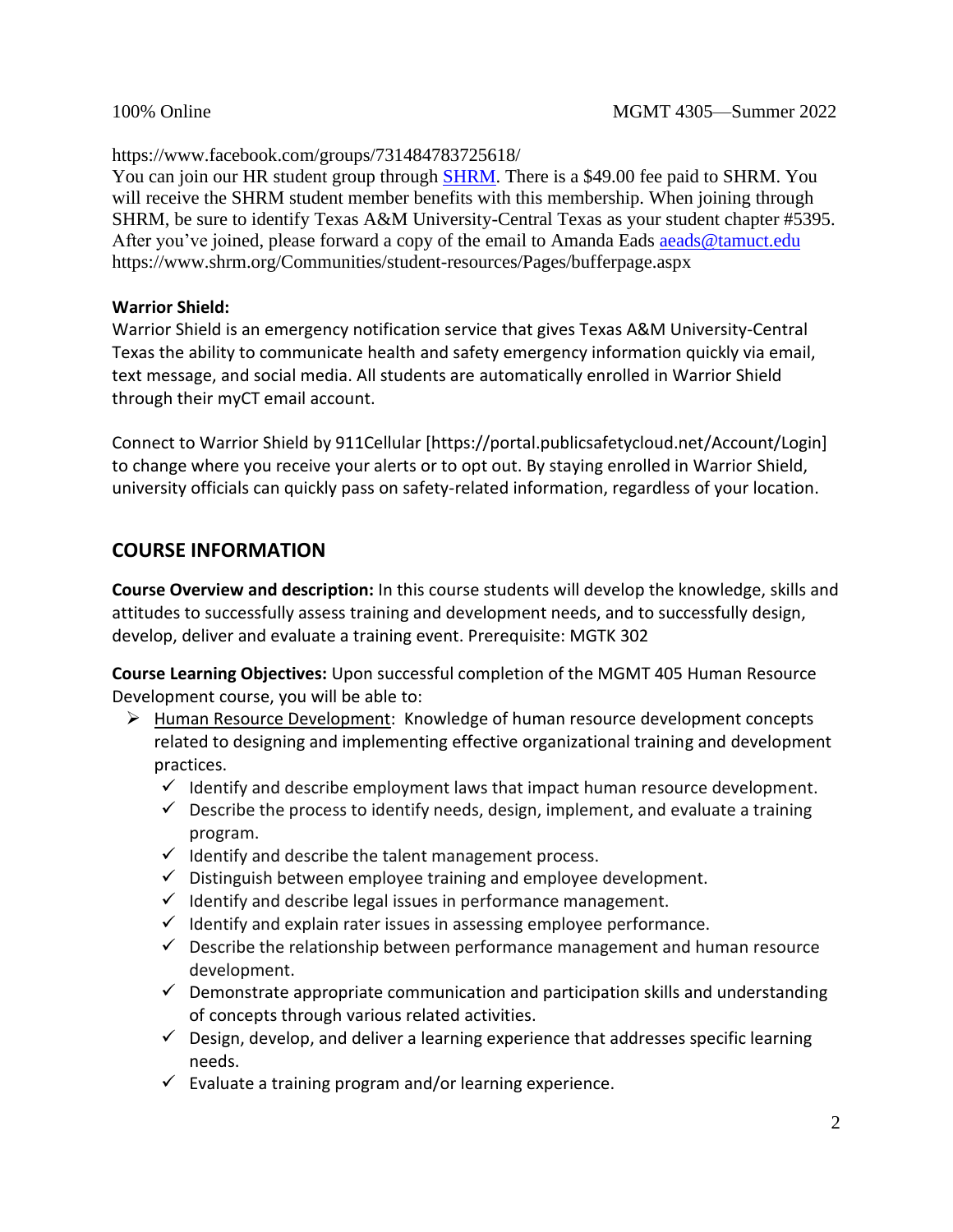# **Required Reading and Textbook(s):**

**Required Course Materials:**



**Employee Training and Development, 8 th Edition** Raymond Noe McGraw-Hill Companies ©2020 ISBN 978-1-260-04373-7

# **Suggested Course Materials:**

**Publication Manual of American Psychological Association (7th ed.).** 



American Psychological Association. ISBN 1433805618

*It is highly advisable that that you keep this text following the course, as APA citations are the required citation method within the Department of Management & Marketing and will be used throughout your undergraduate* 

*and, hopefully, graduate education.*

# **COURSE REQUIREMENTS**

# **Understanding of Course Design:**

This course design is a traditional approach to learning content. This course design is intended to ensure students' understanding of foundational information related to the human resource management discipline. As a result, this course presents modularized content supported through videos and discussion; then, assessed through objective quizzes and exams as well as subjective assignments.

# **Student Profile and Course Agreement:**

Students should review this Syllabus in depth and be sure they are willing to comply with all assignments and deadlines in this course. The course agreement requires students to agree to these expectations and promise that they have the computer set-up and self-discipline needed for a fully online course. This assignment is worth 10.

# **Introduction:**

Each student will be required to post an introduction on the discussion board under "Introductions". This assignment is worth 10 pts.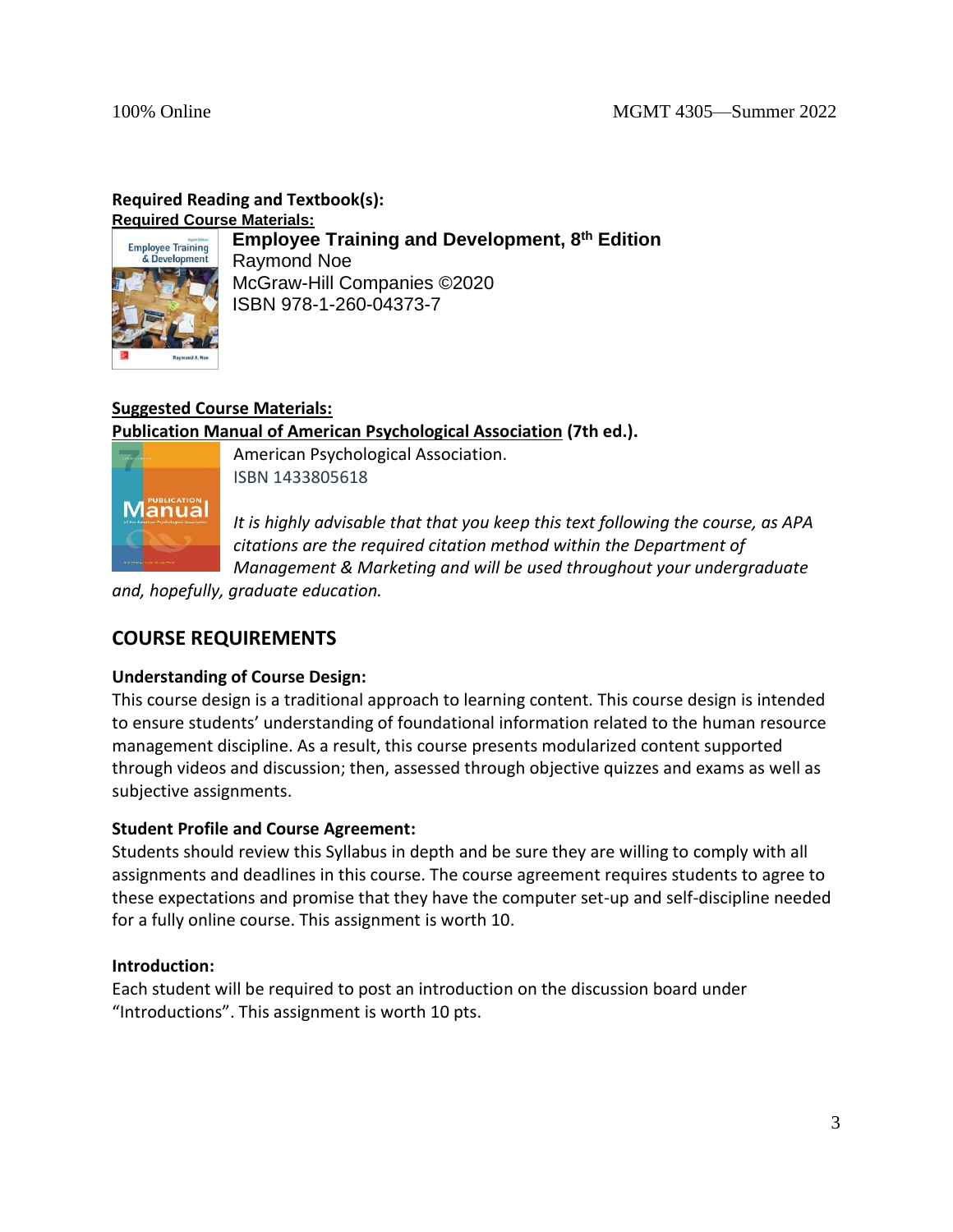#### **Exams:**

There will be 2 required exams – a midterm (Modules 1 & 2) and a final (Modules 3 & 4). Each exam will contain 50 multiple choice / true false questions covering the students' knowledge of the key frameworks and concepts from the text and power point presentations/notes. Exams are anticipated to take approximately 60-90 minutes each and must be completed in one sitting. Opportunities to complete exams late will be provided with written documentation of an unavoidable or unforeseeable event. Exams represent the independent work of students; teamwork will not be permitted on exams. Exams will generally be available over a 5 day period and will be posted in the course schedule in this syllabus. Each exam will be worth 100 pts; a total worth of 20% of your grade.

#### **Quizzes:**

There will be 11 chapter quizzes. They are provided to help students determine their general understanding of the material and prepare for exams. Each quiz will cover its respective chapter and will contain 10 multiple choice questions. There will also be a syllabus quiz and an APA quiz. Quizzes are anticipated to take approximately 10-15 minutes to complete. Quizzes will be timed and once started, must be completed at that time. Quizzes represent the independent work of students; teamwork will not be permitted on quizzes. Availability will vary based on the unit so be sure to review dates posted in the course schedule in this syllabus. Chapter review quizzes will be worth 10 pts each and the syllabus and APA quizzes will be worth 10 pts each; a total worth of 13% of your grade.

#### **Assignments:**

Assignments in this course are designed to help you practice applying training and development course concepts as well as identifying reliable and credible sources of information. Assignments are anticipated to take approximately 60-120 minutes. There will be one Library Database assignment (25 pts) in order to ensure that students are aware of how to use this vital source. There will be seven assignments (40 pts each) that require you to write a memo, essay and/or complete an assigned activity. Essays will be 2-3 pages covering course related topics which will require you to include APA citations and references. The final assignment (25 pts) will be a team evaluation for the group you complete your project with. Detailed information will be provided in the Assignment Area on Canvas. The combined total of your assignments (to include the introduction and course profile) will be worth a total of 35% of your grade. Due dates will be posted online as well as in the course schedule part of this syllabus. A rubric will be provided for each assignment.

### **Discussion Forums:**

Discussions are intended to teach and reinforce concepts as well as prepare you to complete assignments and assessments. Discussions are anticipated to take approximately 60-90 minutes. The approximate length of initial response should be 2 paragraphs long (6-8 sentences is considered one paragraph). Follow-up responses can be a more conversational tone; however, they should also add to the conversation beyond a simple post summing to "I agree".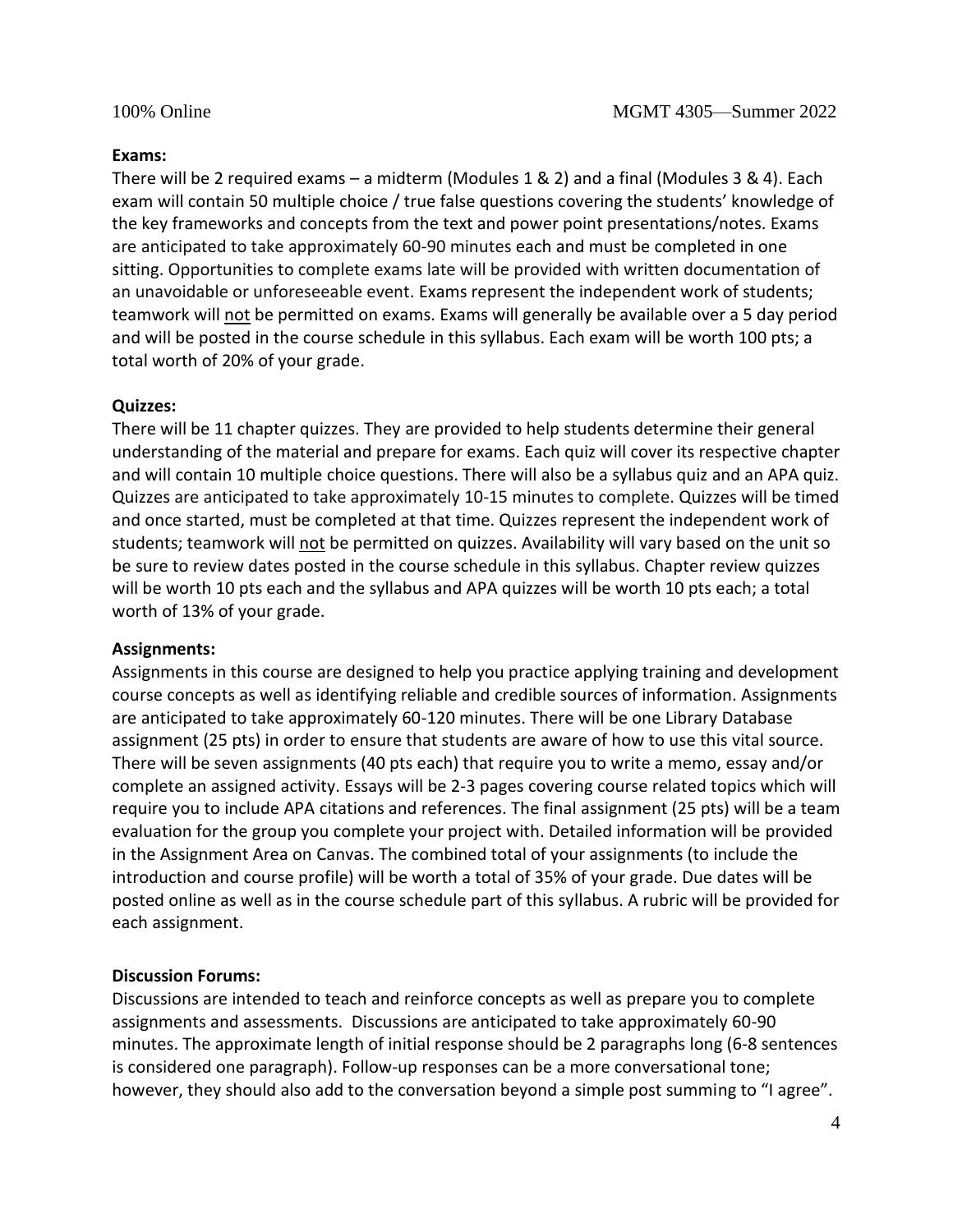There will be 4 Discussion Forums associated with topics found in this course. Your original posting and two replies to your classmates' will be required for each forum - please note the separate due dates. Each forum's participation is worth 30 pts. These discussions will be worth 12% of your grade. A rubric will be provided for each discussion.

# **Team Project:**

It is imperative that you look over the module in Canvas that pertains to this project. This is something I want you to look forward to and I will be here to help you as much as possible. It is not a secret that sometimes students do not like group projects, but learning to work collaboratively and count on your peers is an essential part of this learning experience. Employers ask us, as instructors, to teach our students how to work in groups and learn to deal with the conflicts that often occur in this setting. In a work environment, the job needs to be done regardless of the circumstances, including personality conflicts and poor performance of group members. This will be no different! I want you to try to work as a team, not a group. Teams work together to accomplish a common goal / outcome! Groups do their own thing and piece it together later.

- ❖ You will work in teams of 3 or 4 to design and develop a training package of interest to individuals involved in the HRD process. It will be pre-approved by the instructor. No one person can be responsible for one specific section of the project – it will be a team effort. A list of topic choices will be provided to you. Additionally, each student will be required to record his/her own individual portion of the project to submit.
- ❖ A team contract will be created to set forth your own guidelines.
- ❖ Three progress reviews will show your current progress and will be provided on Canvas.
- ❖ The training package will include:
	- $\checkmark$  Cover page
	- ✓ Table of Contents
	- ✓ Needs Assessment
	- ✓ Lesson Plan
	- ✓ Evaluation Plan
	- $\checkmark$  Supporting Materials (Power Point Presentation and any additional handouts)
	- ✓ Reference Page
		- oA min. of 8 qualified references are required to support a grade which results in full credit of allowable points
		- o No more than 25% of your references can be from the web. (Wikipedia is NOT a source!)
		- $\circ$  Your sources should consist of peer reviewed journals from the library database. The course textbook may/should be cited as one of the references used.
		- oReference page must be in proper APA format.
- ❖ Oral presentation
	- ✓ Each student will record via: Screencast-O-Matic [\[https://screencast-o](https://screencast-o-matic.com/home)[matic.com/home\]](https://screencast-o-matic.com/home) their portion of the project as if he/she was presenting in a classroom. More information will be provided as the semester progresses. Your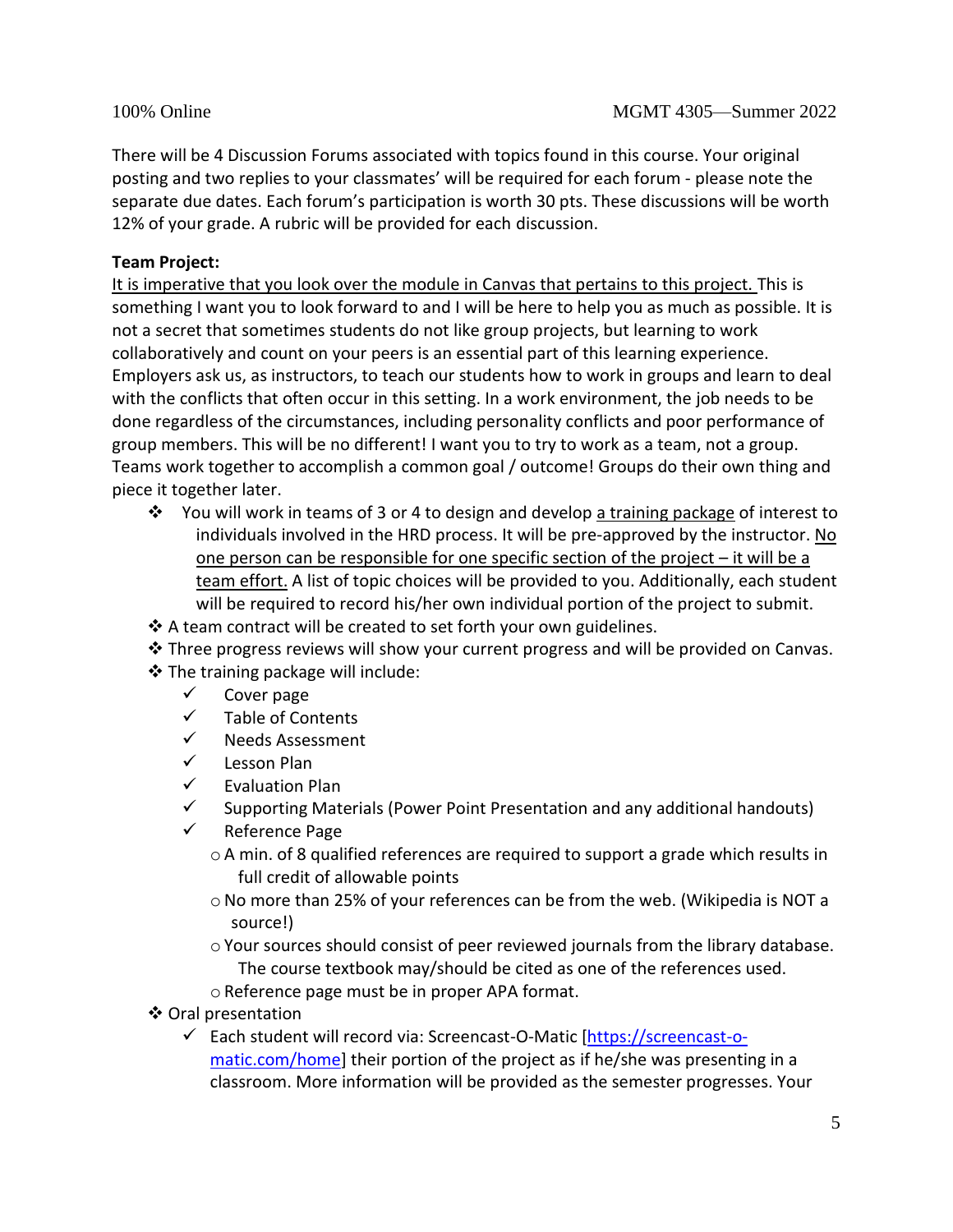individual presentation should flow as if you were with your group in class. It should be 5-8 minutes in length.

 $\checkmark$  I MUST be able to see YOU and YOUR ppt – screencast-o-matic will allow for this.

❖ Submission details and examples will be provided within Canvas.

This project will be worth 200 points and 20% of your grade.

### **Grading Criteria Rubric and Conversion**

| <b>Course Element</b>                                                                                                   | <b>Points</b> | % of Final Grade |
|-------------------------------------------------------------------------------------------------------------------------|---------------|------------------|
| Exams $(2)$ @ 150 pts each                                                                                              | 200           | <b>20%</b>       |
| Chapter Quizzes (13) 11 @ 10 pts each;<br>2 @ 10 pts each                                                               | 130           | 13%              |
| Discussion Forums (4) @ 30 pts each                                                                                     | 120           | 12%              |
| Assignments $(11) - 2 \& 10$ pts each;<br>2 @ 25 pts; 7 @ 40 pts each                                                   | 350           | 35%              |
| Team Project-<br>Team Contract 20 pts; Progress Reviews<br>3 @ 10 pts each; Package 100 pts;<br>Recording & Eval 50 pts | 200           | 20%              |
| Total                                                                                                                   | 1000          | 100%             |

| <b>POINTS</b> | <b>EQUALS</b> | <b>LETTER GRADE</b> |
|---------------|---------------|---------------------|
| $900 - 1000$  |               |                     |
| $800 - 899$   |               |                     |
| $700 - 799$   |               | C                   |
| $600 - 699$   |               |                     |
| Below 600     |               |                     |

### **Posting of Grades**

All student grades will be posted on the Canvas grade book and students should monitor their grading status through this tool. I will attempt to post grades for all assignments and discussions within one week after the due date, unless I let you know otherwise. Grades on quizzes and exams will be available immediately, unless it is an essay exam.

# **INSTRUCTOR POLICIES:**

Individual Performance: It is vital that you are active in the course and complete all work in a professional fashion. One of the biggest issues with student success in online courses is simply not submitting work on time. You are expected to read the chapters as assigned in the calendar as well as read or view any supplemental resources that may be found in the Module content folders for that period.

Quality Work: All work submitted for grading shall be of upper level quality: Depth of analysis, grammatical structure, etc.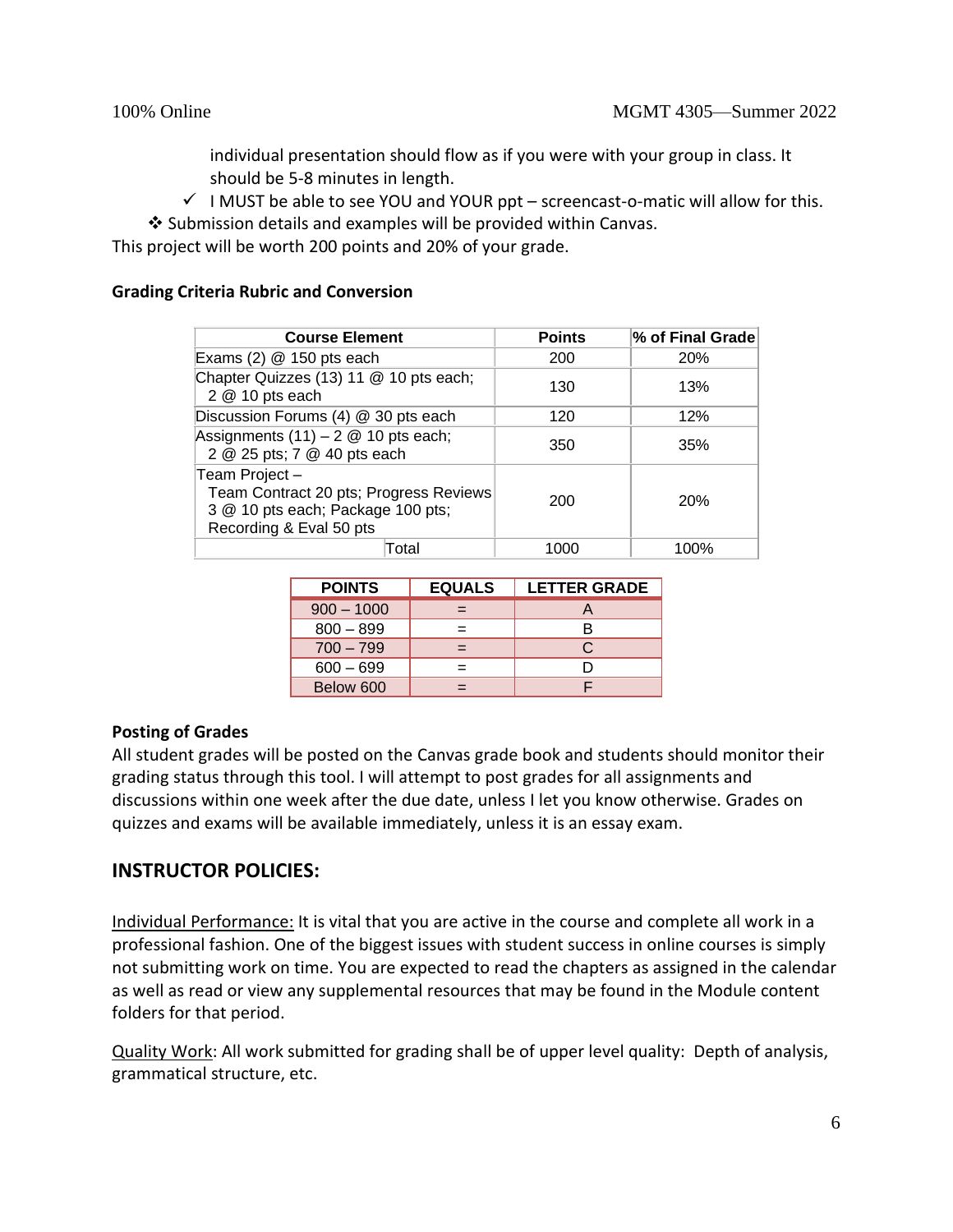Identifying Submissions: Submissions must clearly identify the student's name and the title of the assignment.

Submission Style Requirements: While not all instructors require full APA formatting, I do! Submissions will be in accordance with The Publication Manual of the American Psychological Association, 6<sup>th</sup> ed. (Cover page, running head, 1" margins, 12pt font, double spaced, in-text citations, reference page*). All written work must be submitted utilizing Microsoft Word in either a .doc or .docx format.* 

Due Dates and Late Submissions: The assignment instructions and deadlines are clearly laid out in the syllabus. If you encounter an issue, please let me know as soon as possible. It is much easier to discuss issues before due dates rather than after. Late penalties are severe and as follows:

 1. *Discussions* – Discussions are interactive and time sensitive; therefore, contributions to discussions will **NOT** be accepted late.

 2. *Assignments -* Assignments are open for an extended period of time, so no late work will be accepted without written documentation of an unavoidable or unforeseeable event.

 3. *Quizzes* – Quizzes are open for an extended period of time, so no late work will be accepted without written documentation of an unavoidable or unforeseeable event.

 4. *Exams* – If you miss an exam without notifying me in advance, I may allow you an opportunity to take it (not guaranteed) if you contact me within 48 hours of the due date. If I allow you to take it, you will generally score no higher than a 70 regardless of how high your score is.

Changes to Syllabus: This syllabus serves as an instructional and study planning document. Although every effort will be made to maintain the schedule and activities presented herein, it may become necessary during the course of the semester to make changes to the syllabus. In such events, changes will be announced and students will receive written notice as soon as possible.

Professional Etiquette: Students are expected to embody professionalism to include the following: *Demeanor* – polite and well-spoken, demonstrating tact, respect, compassion, appreciation, inclusive, mature - not rude, belligerent, arrogant, or aggressive; *Reliable* – follow through on tasks in a timely manner, communicate unanticipated events; *Competent* – commit to learning and applying content from the course, act in a responsible manner and practice sound judgment, seek assistance when appropriate; *Ethical* – honest and trustworthy; *Equality*  – refrain from giving or seeking preferential treatment unless supported by the office of Student Success, adhere to published policies of the university, seek assistance or clarification when appropriate. A student who violates professional etiquette in a manner that is egregious (as determined by the instructor) may result in a failing grade for the course. I reserve the right to provide a less severe penalty depending on the circumstances of the situation.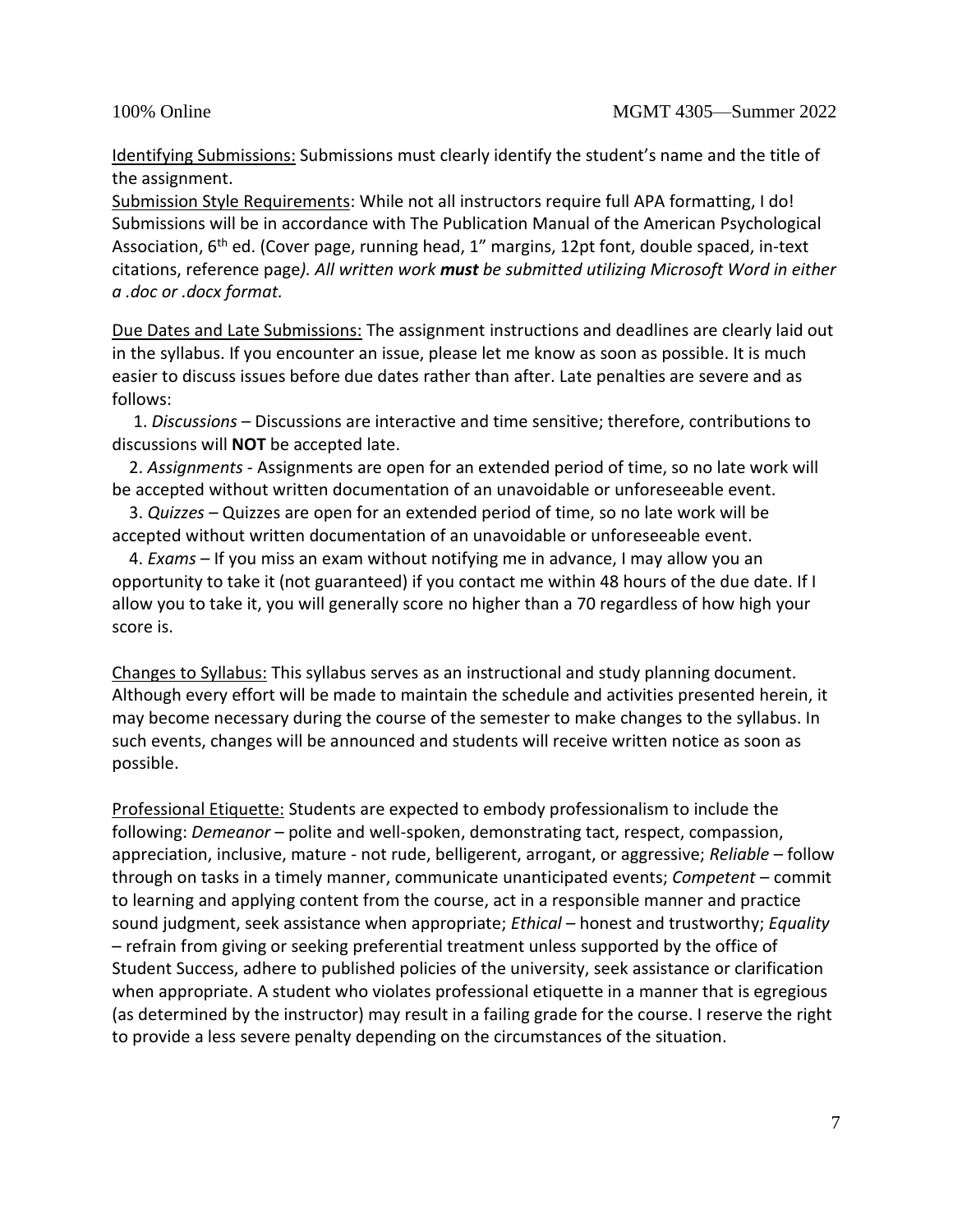# **COURSE OUTLINE AND CALENDAR Complete Course Calendar**

| <b>Dates</b>                    | <b>Chapter &amp; Topic</b>                                                                                           | <b>Assignment</b>                                                                                                                                                                                                                                                                                                                                                                                                           |
|---------------------------------|----------------------------------------------------------------------------------------------------------------------|-----------------------------------------------------------------------------------------------------------------------------------------------------------------------------------------------------------------------------------------------------------------------------------------------------------------------------------------------------------------------------------------------------------------------------|
| Week 1<br>June<br>$6 - 12$      | <b>Class Intro</b><br>Ch.1<br><b>Introduction to Employee</b><br><b>Training and</b><br><b>Development</b>           | ← Complete & Submit Student Profile and<br><b>Course Agreement via Blackboard</b><br>Assignment Link. Due June 12<br>Student Introductions Due June 12<br>$\checkmark$<br>$\checkmark$<br>Read Ch. 1; Study Required and Supplemental<br><b>Materials</b><br>Quiz 1: Available June 6; due June 19<br>$\checkmark$<br>APA Quiz due June 12<br>$\checkmark$<br>Syllabus Quiz: Available June 1; due June 12<br>$\checkmark$  |
| Week 2<br>June<br>$13 - 19$     | Ch.2<br><b>Strategic Training</b>                                                                                    | Read Ch. 2; Study Required and Supplemental<br>✓<br><b>Materials</b><br>$\checkmark$ Quiz 2: Available June 6; due June 19<br>Discussion Forum 1: Strategic Training<br>$\checkmark$<br>Questions.<br>Original Post due June 15;<br>2 Replies due June 19<br>$\checkmark$ TOPIC & TEAM CHOICE due June 15<br>← A1: Library Database due June 19                                                                             |
| Week 3<br>June<br>$20 - 26$     | Ch.3<br><b>Needs Assessment</b><br>Ch. 4<br><b>Learning and Transfer of</b><br><b>Training</b>                       | Read Chs. 3 & 4; Study Required and<br>$\checkmark$<br><b>Supplemental Materials</b><br>$\checkmark$ Quiz 3 & 4: Available June 20; due June 26<br>A2: Competency Model due June 26<br>$\checkmark$<br>Team Contract available June 20 due on<br>$\checkmark$<br>June 26<br>Discussion Forum 2: Learning Style. Original<br>$\checkmark$<br>Post due June 22;<br>2 Replies due June 26<br>← A3: Andragogy Essay due June 26 |
| Week 4<br>June/July<br>$27 - 3$ | Ch.5<br><b>Program Design</b><br>Ch.6<br><b>Training Evaluation</b>                                                  | $\checkmark$ Read Chs. 5 & 6; Study Required and<br><b>Supplemental Materials</b><br>$\checkmark$ Quiz 5 & 6: Available June 20; due July 3<br>$\checkmark$ A4: Lesson Plan due July 3<br>$\checkmark$ A5: Evaluation due July 3<br>Mid-Term: Ch. 1-6 (Units 1 & 2). Available<br>$\checkmark$<br>June 27; due July 3                                                                                                       |
| Week 5<br>July<br>4 - 10        | Ch. 7<br><b>Traditional Training</b><br><b>Methods</b><br>Ch.8<br><b>Technology-Based</b><br><b>Training Methods</b> | Read Chs. 7 & 8; Study Required and<br>✓<br><b>Supplemental Materials</b><br>Quiz 7 & 8: Available July 4; due July 10<br>$\checkmark$<br>← A6: Traditional Training Method Choice due<br>July 10<br>Discussion Forum 3: Tech-Based Training.<br>$\checkmark$<br>Original Post due July 6;<br>2 Replies due July 10<br>PR1: Progress Review 1 due July 10<br>✓                                                              |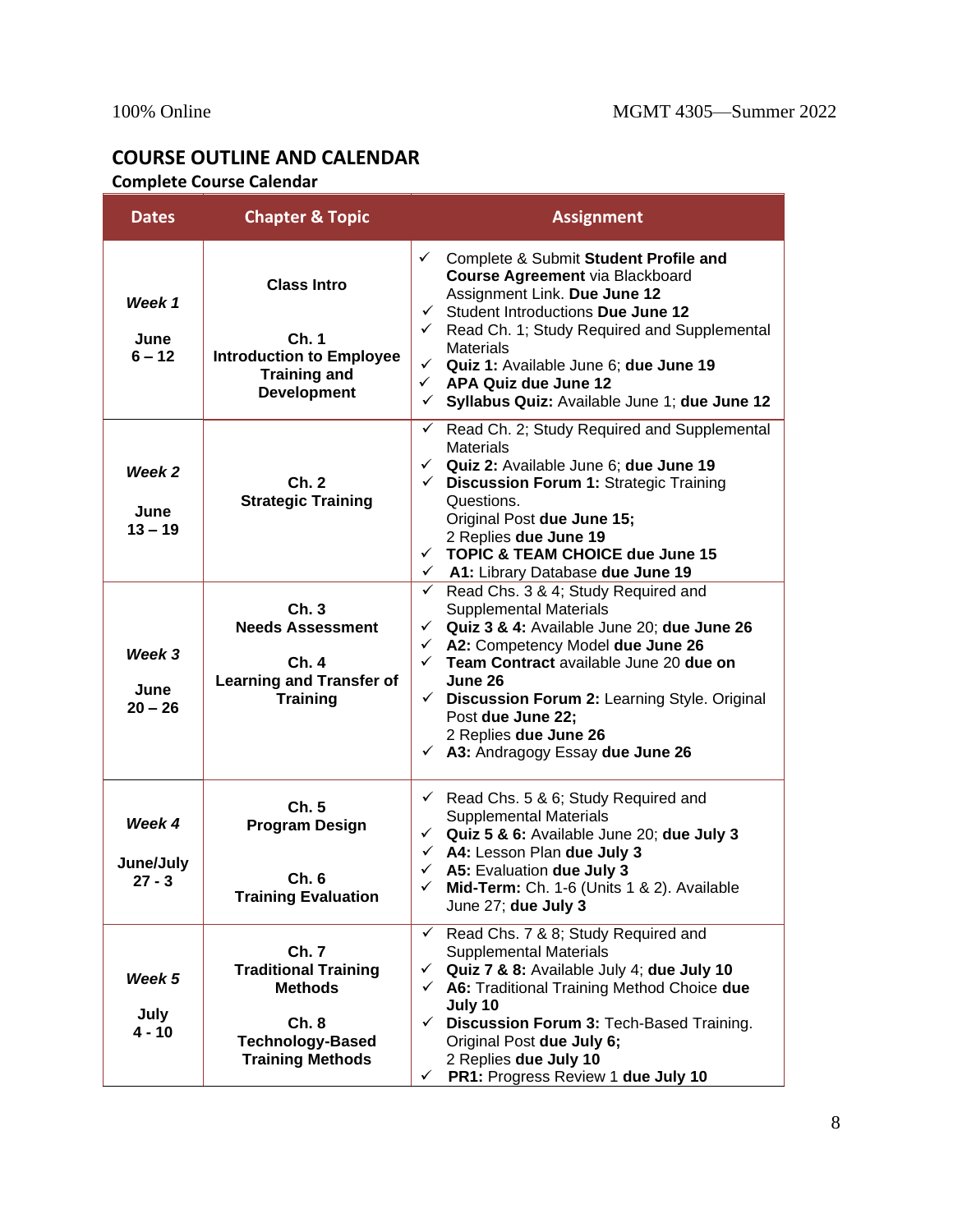| Week 6                      | Ch.9                                                                                                                                                                          |                              | $\checkmark$ Read Ch. 9; Study Required and Supplemental<br><b>Materials</b>                                                                                                                                                                                                                                                                                                                                                           |
|-----------------------------|-------------------------------------------------------------------------------------------------------------------------------------------------------------------------------|------------------------------|----------------------------------------------------------------------------------------------------------------------------------------------------------------------------------------------------------------------------------------------------------------------------------------------------------------------------------------------------------------------------------------------------------------------------------------|
| July<br>$11 - 17$           | <b>Employee Development</b><br>and Career Management                                                                                                                          | ✓                            | $\checkmark$ Quiz 9: Available July 4; due July 17<br>$\checkmark$ A7: MBTI due July 17<br>PR2: Progress Review 2 due July 17                                                                                                                                                                                                                                                                                                          |
| Week 7<br>July<br>$18 - 24$ | Ch. 10<br><b>Social Responsibility:</b><br>Legal Issues, Managing<br><b>Diversity, and Career</b><br><b>Challenges</b><br>Ch. 11<br>The Future of Training<br>and Development | $\checkmark$<br>$\checkmark$ | Read Chs. 10 & 11; Study Required and<br><b>Supplemental Materials</b><br>$\checkmark$ Quiz 10 & 11: Available July 18; due July 24<br>Discussion Forum 4: The Legal Side. Original<br>Post due July 20;<br>2 Replies due July 24<br>← Bonus Opportunity: Social Responsibility.<br>Original Post due July 20;<br>2 Replies due July 24<br>$\checkmark$ PR3: Progress Review 3 due July 24<br>A8: Future of Training Essay due July 24 |
| Week 8<br>July<br>$25 - 29$ | <b>Final Week</b>                                                                                                                                                             | ✓<br>$\checkmark$            | <b>Team Training Project &amp; Presentation due July</b><br>27<br>$\checkmark$ A9: Team Evaluation due July 27<br><b>IDEA Course Eval</b><br>$\checkmark$ Final Exam: Ch. 7-11 (Units 3 & 4). Available<br>July 25; due July 29                                                                                                                                                                                                        |

### **TECHNOLOGY REQUIREMENTS AND SUPPORT**

### **Technology Requirements.**

**This course will use the TAMUCT Canvas learning management system.**

- Login to https://tamuct.instructure.com to access the course.
- Username: Your MyCT username
- Initial password: Your MyCT password

### **We strongly recommend the latest versions of Chrome or Firefox browsers. Canvas no longer supports any version of Internet Explorer.**

**Technology issues are not an excuse for missing a course requirement.** Make sure your computer is configured correctly and address issues well in advance of deadlines. Be sure to identify a backup plan in the event of technology issues, such as using the TAMUCT computer lab, a local library computer where available, a backup laptop of your own, or access to a friend, neighbor, or family member's computer. If you do encounter technical difficulties, please send me an email.

### **Technology Support.**

#### **Canvas Support**

Use the Canvas Help link, located at the bottom of the left-hand menu, for issues with Canvas. You can select "Chat with Canvas Support," submit a support request through "Report a Problem," or call the Canvas support line: 1-844-757-0953.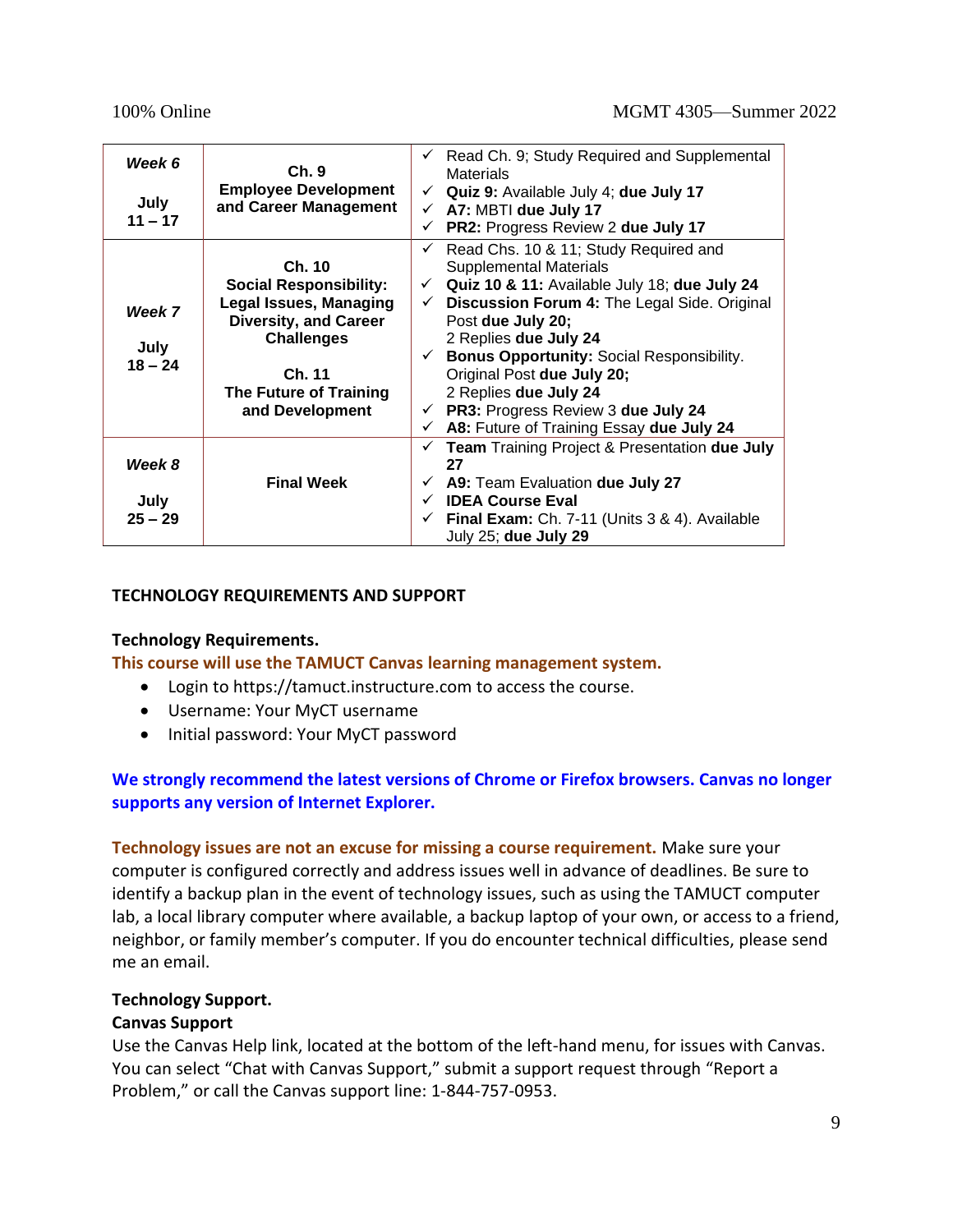For issues related to course content and requirements, contact your instructor.

### **Online Proctored Testing**

A&M-Central Texas uses Proctorio for online identity verification and proctored testing. This service is provided at no direct cost to students. If the course requires identity verification or proctored testing, the technology requirements are: Any computer meeting the minimum computing requirements, plus web camera, speaker, and microphone (or headset). Proctorio also requires the Chrome web browser with their custom plug in.

### **Other Technology Support**

For log-in problems, students should contact Help Desk Central. 24 hours a day, 7 days a week:

> Email: [helpdesk@tamu.edu](mailto:helpdesk@tamu.edu) Phone: (254) 519-5466 [Web Chat:](http://hdc.tamu.edu/) [http://hdc.tamu.edu]

*Please let the support technician know you are an A&M-Central Texas student.* For issues related to course content and requirements, contac[t Ms.](mailto:becca.mcpherson@tamuct.edu) Eads. Remember, technology issues are not an excuse for missing a course requirement – make sure your computer is configured correctly, address issues well in advance of deadlines, and have a backup plan.

# **UNIVERSITY RESOURCES, PROCEDURES, AND GUIDELINES**

# **Drop Policy.**

If you discover that you need to drop this class, you must complete a [Drop Request](https://www.tamuct.edu/registrar/docs/Drop_Request_Form.pdf) Form [https://www.tamuct.edu/registrar/docs/Drop\_Request\_Form.pdf].

Professors cannot drop students; this is always the responsibility of the student. The Registrar's Office will provide a deadline on the Academic Calendar for which the form must be completed, signed and returned. Once you return the signed form to the Registrar's Office, you must go into Warrior Web and confirm that you are no longer enrolled. If you still show as enrolled, FOLLOW-UP with the Registrar's Office immediately. You are to attend class until the procedure is complete to avoid the penalty for absence. Should you miss the drop deadline or fail to follow the procedure, you will receive an F in the course, which may affect your financial aid and/or VA educational benefits.

# **Academic Integrity.**

Texas A&M University-Central Texas values the integrity of the academic enterprise and strives for the highest standards of academic conduct. A&M-Central Texas expects its students, faculty, and staff to support the adherence to high standards of personal and scholarly conduct to preserve the honor and integrity of the creative community. Any deviation by students from this expectation may result in a failing grade for the assignment and potentially a failing grade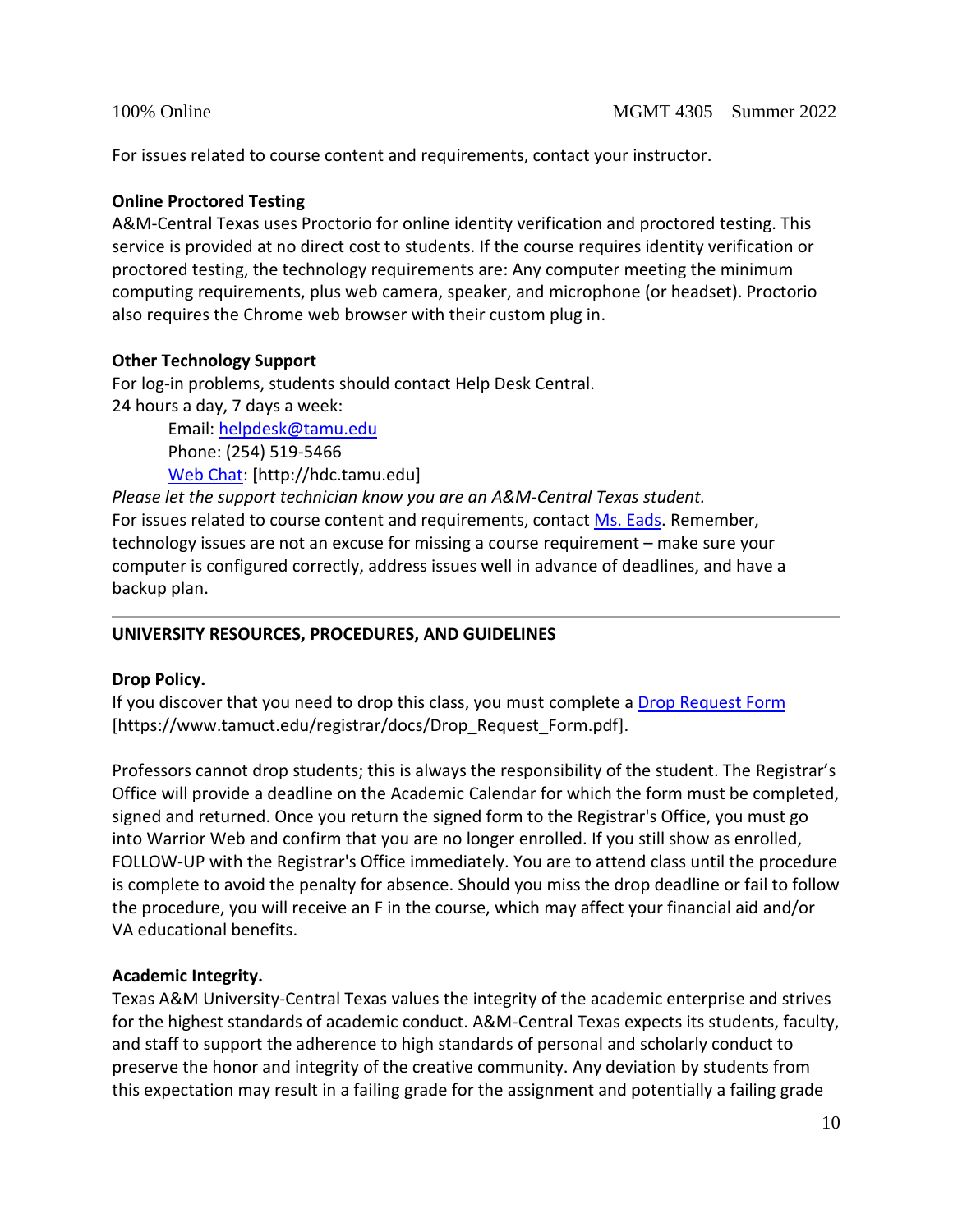for the course. All academic misconduct concerns will be referred to the Office of Student Conduct. When in doubt about collaboration, citation, or any issue, please contact your instructor before taking a course of action.

For more [information regarding the Student Conduct process,](https://www.tamuct.edu/student-affairs/student-conduct.html) [https://www.tamuct.edu/student-affairs/student-conduct.html]. If you know of potential honor violations by other students, you may [submit a report,](https://cm.maxient.com/reportingform.php?TAMUCentralTexas&layout_id=0) [https://cm.maxient.com/reportingform.php?TAMUCentralTexas&layout\_id=0].

### **Plagiarism.**

**Students whose assignment contains plagiarized information**, *i.e., failing to cite and reference the information source in properly applying APA formatting to citations and references*, **will receive a 0 for the assignment and possibly a referral to Student Affairs**. However, I reserve the right to reduce the penalty if I believe plagiarism was unintentional or very minor in impact. Students whose assignment contains inadequate effort will receive a substantial deduction in points, i.e., a citation that does not include the author and date in the citation or a reference missing the majority of the required information. All students *suspect* of academic dishonesty will be reported.

### **Academic Accommodations.**

At Texas A&M University-Central Texas, we value an inclusive learning environment where every student has an equal chance to succeed and has the right to a barrier-free education. The Office of Access and Inclusion is responsible for ensuring that students with a disability receive equal access to the university's programs, services and activities. If you believe you have a disability requiring reasonable accommodations please contact the Office of Access and Inclusion, WH-212; or call (254) 501-5836. Any information you provide is private and confidential and will be treated as such.

For more information please visit our **Access & Inclusion** Canvas page (log-in required) [https://tamuct.instructure.com/courses/717]

*\*\*\*Please advise Ms. Eads within the first week of class of any accommodations needed***.**

### **Important information for pregnant and/or parenting students.**

Texas A&M University-Central Texas supports students who are pregnant and/or parenting. In accordance with requirements of Title IX and related guidance from US Department of Education's Office of Civil Rights, the Dean of Student Affairs' Office can assist students who are pregnant and/or parenting in seeking accommodations related to pregnancy and/or parenting. Students should seek out assistance as early in the pregnancy as possible. For more information, please visit the [Student Affairs](https://www.tamuct.edu/student-affairs/index.html) web page [https://www.tamuct.edu/studentaffairs/index.html]. Students may also contact the institution's Title IX Coordinator. If you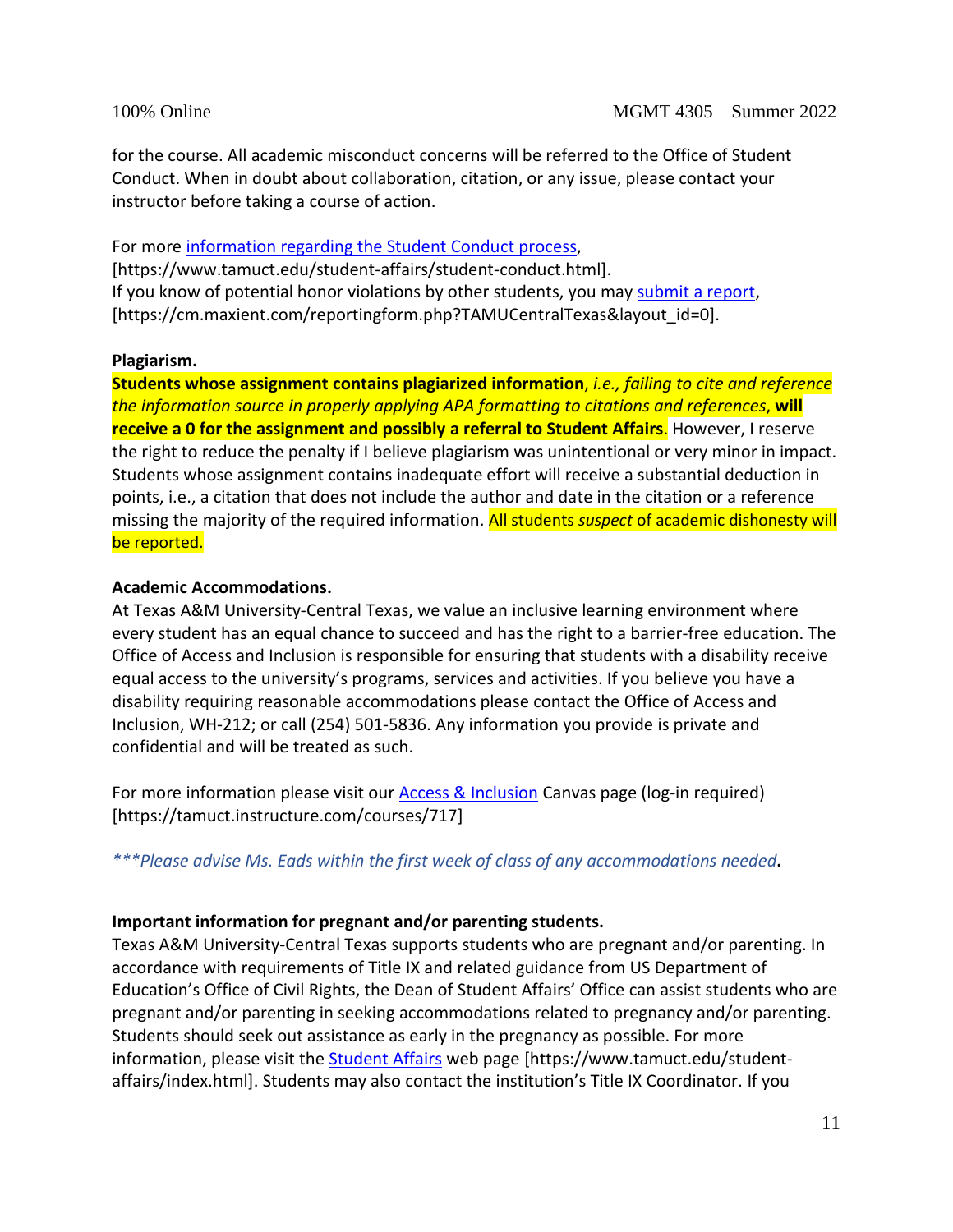would like to read more about these [requirements and guidelines](http://www2.ed.gov/about/offices/list/ocr/docs/pregnancy.pdf) online, please visit the website [http://www2.ed.gov/about/offices/list/ocr/docs/pregnancy.pdf].

Title IX of the Education Amendments Act of 1972 prohibits discrimination on the basis of sex and gender–including pregnancy, parenting, and all related conditions. A&M-Central Texas is able to provide flexible and individualized reasonable accommodation to pregnant and parenting students. All pregnant and parenting students should contact the Associate Dean in the Division of Student Affairs at (254) 501-5909 to seek out assistance. Students may also contact the University's Title IX Coordinator.

### **Tutoring.**

Tutoring is available to all A&M-Central Texas students, both virtually and in-person. Student success coaching is available online upon request.

If you have a question, are interested in becoming a tutor, or in need of success coaching contact the Warrior Center for Student Success, Equity and Inclusion at (254) 501-5836, visit the Warrior Center at 212 Warrior Hall, or by emailing [WarriorCenter@tamuct.edu.](mailto:WarriorCenter@tamuct.edu) To schedule tutoring sessions and view tutor availability, please visit Tutor Matching 6 Services [https://tutormatchingservice.com/TAMUCT] or visit the Tutoring Center in 111 Warrior Hall.

Chat live with a remote tutor 24/7 for almost any subject from on your computer! Tutor.com is an online tutoring platform that enables A&M-Central Texas students to log in and receive online tutoring support at no additional cost. This tool provides tutoring in over 40 subject areas except writing support. Access Tutor.com through Canvas.

# **The University Writing Center.**

University Writing Center: Located in Warrior Hall 416, the University Writing Center (UWC) at Texas A&M University–Central Texas (A&M–Central Texas) is a free service open to all A&M– Central Texas students. For the Spring 2022 semester, the hours of operation are from 10:00 a.m.-5:00 p.m. Monday thru Thursday in Warrior Hall 416 (with online tutoring available every hour as well) with satellite hours available online only Monday thru Thursday from 6:00-9:00 p.m. and Saturday 12:00-3:00 p.m.

Tutors are prepared to help writers of all levels and abilities at any stage of the writing process. While tutors will not write, edit, or grade papers, they will assist students in developing more effective composing practices. By providing a practice audience for students' ideas and writing, our tutors highlight the ways in which they read and interpret students' texts, offering guidance and support throughout the various stages of the writing process. In addition, students may work independently in the UWC by checking out a laptop that runs the Microsoft Office suite and connects to WIFI, or by consulting our resources on writing, including all of the relevant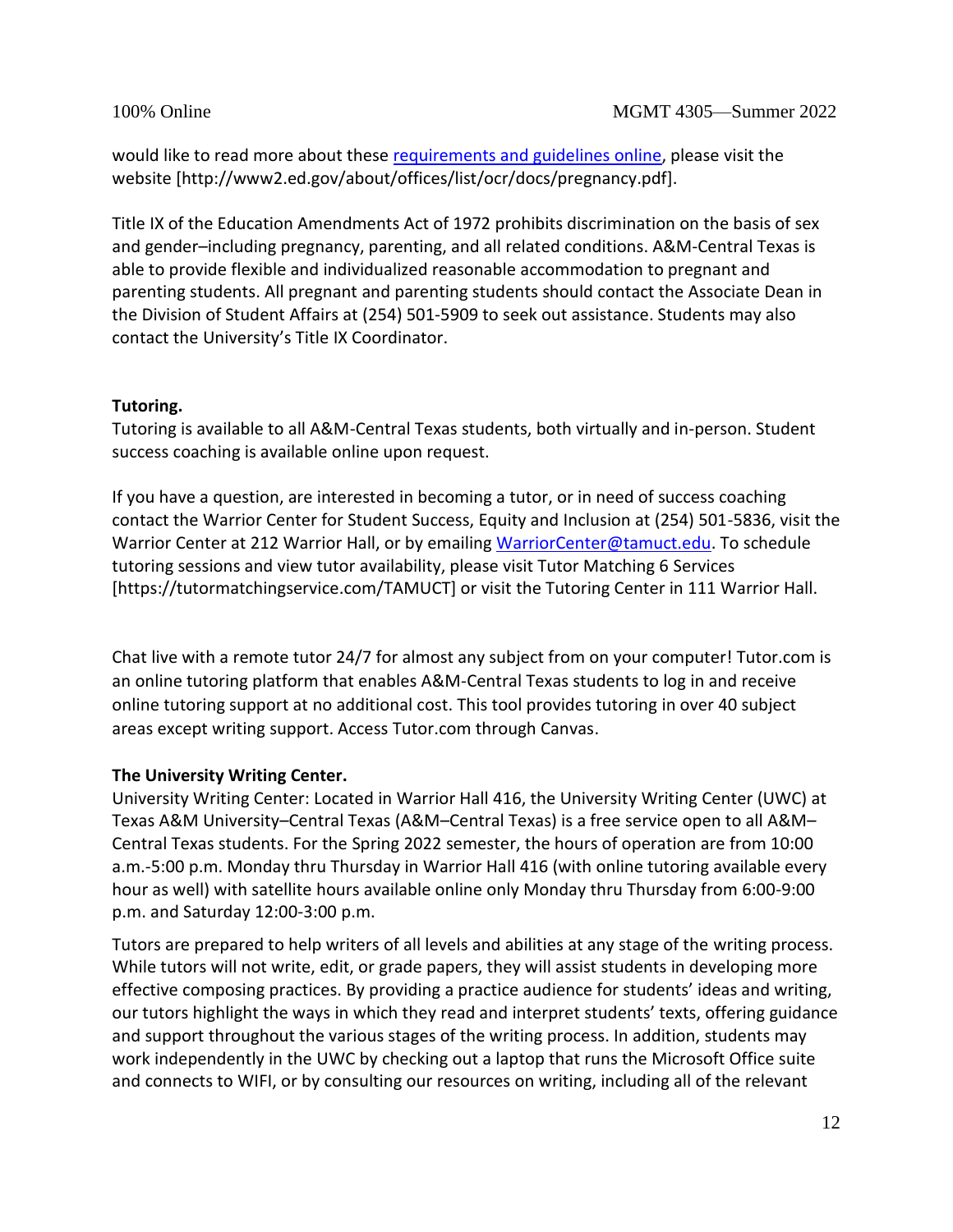style guides. Whether you need help brainstorming ideas, organizing an essay, proofreading, understanding proper citation practices, or just want a quiet place to work, the UWC is here to help!

Students may arrange a one-to-one session with a trained and experienced writing tutor by making an appointment via WCOnline at [https://tamuct.mywconline.com/.](https://tamuct.mywconline.com/) In addition, you can email Dr. Bruce Bowles Jr. at [bruce.bowles@tamuct.edu](mailto:bruce.bowles@tamuct.edu) if you have any questions about the UWC, need any assistance with scheduling, or would like to schedule a recurring appointment with your favorite tutor.

### **University Library**

The University Library provides many services in support of research across campus and at a distance. We offer over 200 electronic databases containing approximately 400,000 eBooks and 82,000 journals, in addition to the 96,000 items in our print collection, which can be mailed to students who live more than 50 miles from campus. Research guides for each subject taught at A&M-Central Texas are available through our website to help students navigate these resources. On campus, the library offers technology including cameras, laptops, microphones, webcams, and digital sound recorders.

Research assistance from a librarian is also available 24 hours a day through our online chat service, and at the reference desk when the library is open. Research sessions can be scheduled for more comprehensive assistance, and may take place virtually through WebEx, Microsoft Teams or in-person at the library. Schedule an appointment here [https://tamuct.libcal.com/appointments/?g=6956]. Assistance may cover many topics, including how to find articles in peer-reviewed journals, how to cite resources, and how to piece together research for written assignments.

Our 27,000-square-foot facility on the A&M-Central Texas main campus includes student lounges, private study rooms, group work spaces, computer labs, family areas suitable for all ages, and many other features. Services such as interlibrary loan, TexShare, binding, and laminating are available. The library frequently offers workshops, tours, readings, and other events. For more information, please visit our [Library website.](http://tamuct.libguides.com/index)

### **OPTIONAL POLICY STATEMENTS:**

### **A Note about Sexual Violence at A&M-Central Texas**

Sexual violence is a serious safety, social justice, and public health issue. The university offers support for anyone struggling with these issues. University faculty are mandated reporters, so if someone discloses that they were sexually assaulted (or a victim of Domestic/Dating Violence or Stalking) while a student at TAMUCT, faculty members are required to inform the Title IX Office. If you want to discuss any of these issues confidentially, you can do so through Student Counseling (254-501-5955) located on the second floor of Warrior Hall (207L).